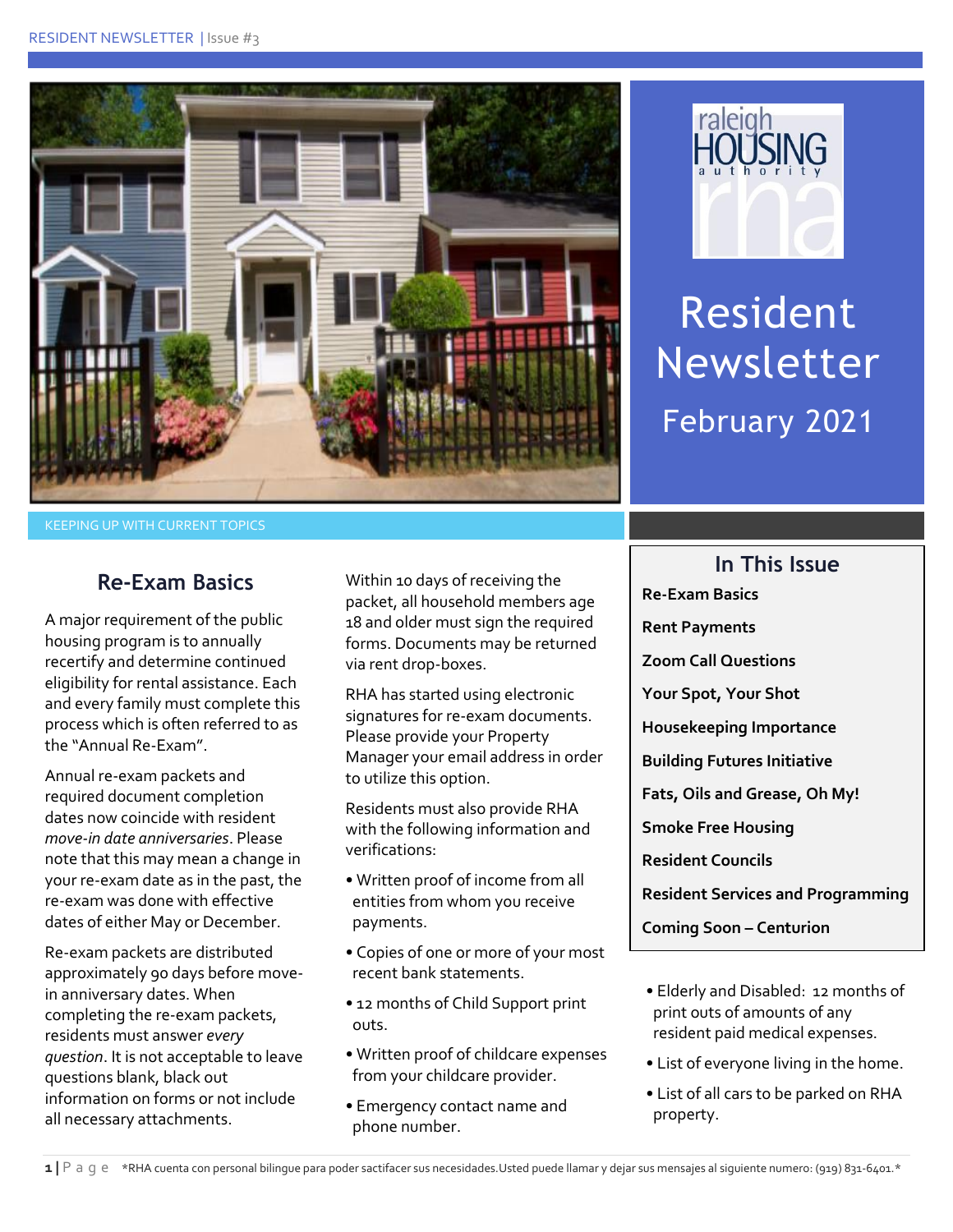### **Rent Payments**

Reminder: you are responsible for paying rent even during the pandemic. Rent is due the first five business days if the month and payments can be made in two ways:

**1) Check/money order** made out to RHA. Payments can be submitted in the on-site drop boxes. Make sure that all payments are filled out legibly and completely including your name, address, and signature.

**2) Electronic payment** through Zego's website. Payments can be made directly from your bank account with an eCheck (automated clearing house or ACH) or using a VISA, MasterCard or Discover credit card. Please contact your Property Manager to set up a new electronic payment account. Fees may apply.

If you are experiencing hardships due to COVID-19, please contact your Property Manager to discuss your current payment situation.

## **Your Spot, Your Shot**

The NC Department of Health and Human Services (NCDHHS) has stated that the COVID-19 vaccine will be available to all interested North Carolina residents.

- **COVID-19 vaccines will be available to everyone for free** regardless of your health insurance status.
- **Vaccine supplies are limited** so five groups have been established to prioritize the vaccines.

**Zoom Call Questions**

Many people and agencies have started using virtual meetings due to the COVID-19 pandemic. RHA is now holding Zoom meetings and has received questions from residents

**What is Zoom?** Zoom is an online platform that allows groups of people to meet together virtually. These meetings use the internet and allow for audio and visual, unlike

**What is in a Zoom invitation?** Zoom invitations provide information needed to access meetings. This includes: dates, times, phone numbers, ID numbers, passcodes,

**How do I get on a Zoom call?** You can join Zoom by: calling from any phone line, using the Zoom app on your smart phone, or by using your computer's internet browser.

about using this program.

traditional phone calls.

and internet links.

- **You will likely need an appointment** and you may have to wait to be scheduled.
- **Your doctor may not provide the vaccinations in their office** but may be able to help you find a place that is vaccinating.

### **What benefits does Zoom have?** There are several advantages to virtual meetings. Zoom allows you to see who you are talking to, share computer screens and documents, record meetings and more.

**When might I use Zoom?** There may be a variety of times when you find yourself using Zoom. This could include tele-health visits, meetings with RHA staff, and even virtual family gatherings!

**Is Zoom free?** It is free to join a Zoom meeting. Zoom also allows you to set up meetings for a limited number of people for free. More advanced Zoom meeting functions may require a paid account plan.

**Are there other virtual meeting platforms?** Yes, Zoom is just one of many companies that offer virtual calls and meetings.

Please let staff know if you have any questions about accessing future RHA Zoom meetings.

- **You may need two shots** to build up your immunity.
- **Regardless of your vaccine status, keep practicing the 3 W's** wear a mask, wait six feet apart, and wash your hands!
- **Visit [www.covid19.ncdhhs.gov](http://www.covid19.ncdhhs.gov/) or call (888) 675-4567** to learn more or find a vaccine location near you.



**2 |** P a g e\*RHA cuenta con personal bilingue para poder sactifacer sus necesidades.Usted puede llamar y dejar sus mensajes al siguiente numero: (919) 831-6401.\*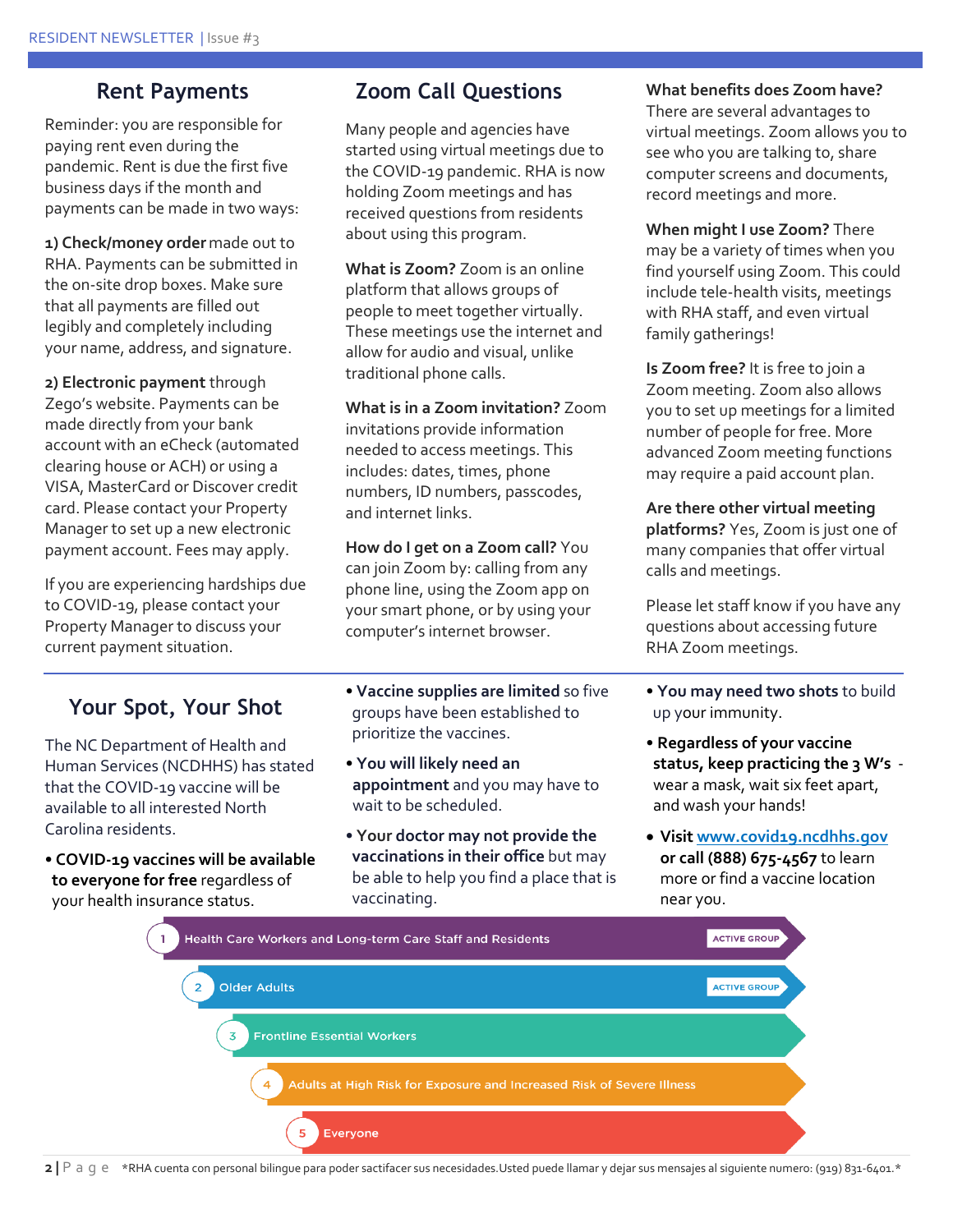## **Housekeeping Importance**

RHA has temporarily halted routine housekeeping inspections due to COVID-19. However, this does not mean that your housekeeping should be any different than normal. You should continue to keep homes as clean and orderly as if inspections were on-going.

A clean home is a healthy home and benefits of an orderly home include:

- **Reduced stress and fatigue.** Keep your home clutter free and organized to reduce stress, fatigue and risk of illness.
- **Reduced allergy and asthma symptoms.** A cleaner home means better air quality.
- **Reduced safety hazards.** A clear walk way means less risk of tripping.
- **Reduced fire risks and hazards.**  Clutter can act as a trip hazard, hasten the spread of fires, and limit a rescuers ability to get to you in the case of an emergency.
- **Reduced risk of spreading germs.** Kitchens and bathrooms are home to higher levels of germs. Aim to wipe down surfaces daily and do a deeper clean at least once a week.
- **Fewer bug and infestation issues.** Bugs can come from all types of different places, but are much harder to get rid of from messy homes.
- **Fewer consumed calories.** People with unorganized kitchens have been found to consume nearly twice as many calories as those with an organized kitchen.

A clean and organized house is everyone's responsibility. So make it a family affair and get the kids involved!



## **Building Futures Initiative**

RHA is excited to have been chosen as one of three pilot sites for HUD's Building Futures Initiative. Staff is working with HUD and its contractors to begin visualizing the best way to implement this program throughout RHA's communities.

The program's aim is to increase and improve employment opportunities for residents who participate in Section 3 employment, education and training opportunities. The program will focus on the construction and building performance sectors.

More information will be provided to residents in the future as this program becomes a reality. Staff is eager to be able to help expand resident employment opportunities!

## **Fats, Oils and Grease Oh My!**

The City of Raleigh is urging its residents to help keep drains and sewers clear from items and materials that don't belong. Be especially careful of kitchen substances that contain fats, oil, and grease as they are known to clog drains and block pipes.

Do not pour grease down the drain. Instead, drain fats from cooking into a collection container like a glass jar or empty soup can. Once the drained grease is sealed and has cooled, you can place the container in the trash.

Do not wash fryers, griddles, pots or pans with water until all the oil and grease has been removed. Try using a rubber scraper or paper towel to remove remaining grease and food scraps before washing.

Make sure to never put the following down the pipes:

• Meat and food scraps

- Lard and shortenings
- Oil
- Sauces
- Bacon grease
- Other fat drippings
- Dairy products like yogurt, cheese, heavy cream
- Coffee grounds and creamers
- Baking goods

# **Smoke Free Housing**

Residents are reminded that all RHA residential and administrative properties are smoke free. This means that smoking is not permitted in common areas or within a 25 foot perimeter outside of all buildings.

Smoke free housing guidelines apply to all current and new residents, guests, employees, contractors and visitors.

# **Resident Councils**

Resident Councils play an important role across RHA properties. Resident Councils provide a united voice that helps communicate concerns to staff, make improvements, ensure resident voices are heard, and strengthen community bonds.

Resident Council elections will be held in the next few months. Please consider what role you may be willing to share for the betterment of your community. You can make a difference in your neighborhood!

Questions about Resident Councils can be directed to Dolores Cruz at [dcruz@rhaonline.com](mailto:dcruz@rhaonline.com) and by phone at (919) 508-1202.



KEEP FATS, OILS, **AND GREASE** 

THEY BELONG IN THE TRASH!

Thank you for doing your part to help protect Raleigh Water!